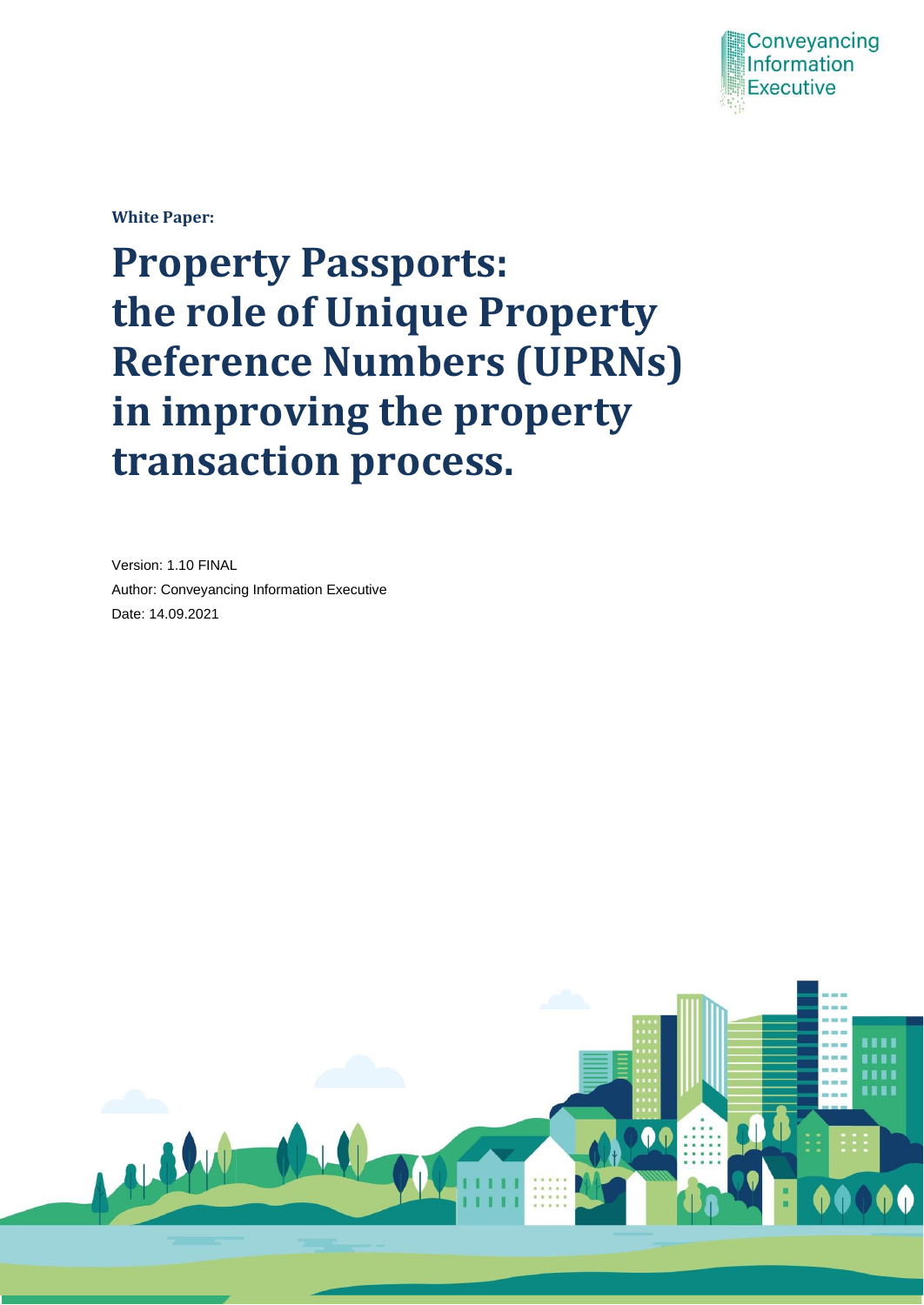

# **Executive Summary**

All local authorities in the United Kingdom have a statutory obligation to manage and maintain their address register to British Standard BS7666. That means every unit of land and property is allocated a Unique Property Reference Number (UPRN) and geographic coordinates, ensuring there is one true record for each address. There is currently c. 39.2 million UPRNs on file for properties across Great Britain (GB). Each local authority in Great Britain regularly submits their address register or Local Land and Property Gazetteer (including the UPRN) to central hubs. GeoPlace, the joint venture between the Local Government Association (LGA) and Ordnance Survey, currently maintains the National Address Gazetteer and National Street Gazetteers within Great Britain. These gazetteers, in combination with other data sources, are made available to the private and public sector via the suite of AddressBase® products.

The concept of having a unique, non-transferable, universal and 'eternal' reference for property has a lot of power in enabling a myriad of datasets to be overlaid and uniformly allocated to a property. It is a significant improvement from relying on address data, which is inconsistent and hard to link at scale. This is partly why the public sector has been encouraged to adopt UPRNs as the 'backbone' for their data systems, powered by the Ordnance Survey's Public Sector GeoSpatial Agreement (PSGA).

Support for UPRNs as the backbone for the property addressing and spatial location, transaction and risk management markets also bridges to the private sector. Across Great Britain's property transaction market, UPRNs present an unrivalled opportunity to arrest the trend of transactional delays and compress the entire process down from its current average of 24 weeks from acceptance of offer to transaction.

How this golden thread is embedded into the wider process and overlaid with the myriad of additional datasets required to support a successful property transaction is the key challenge. The complexity is articulated best by the enduring barriers to the widespread adoption of UPRN's as the unifying thread throughout a property transaction.

11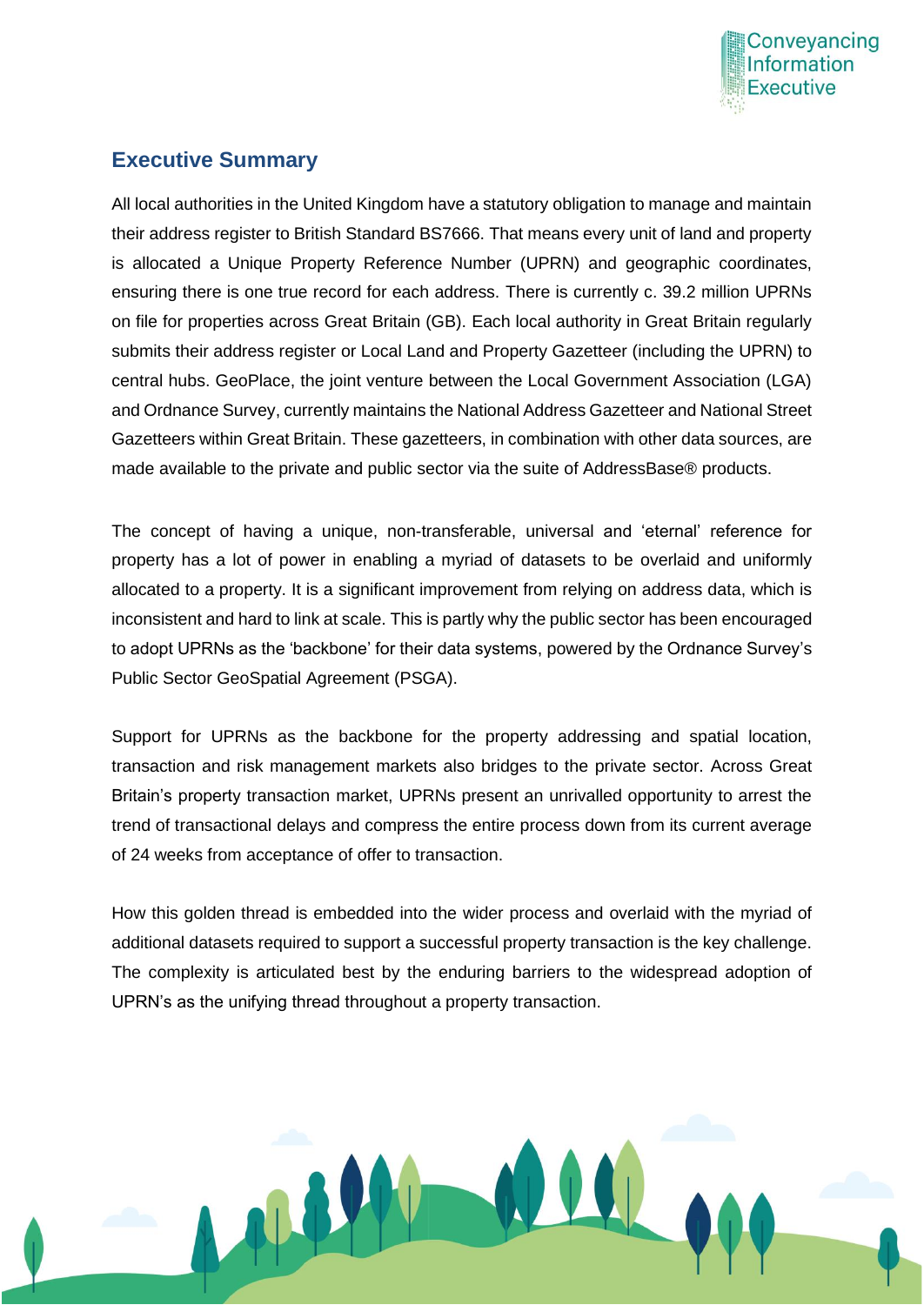

To maximise their potential, we must agree on a suitable definition and the use case boundaries necessary to 'power GB property transactions' while also defining the data companies critical to delivering data to drive their success. Only when we have clarity and alignment in these two areas, can we devise a mechanism for the standardised use of UPRN data and the datasets critical to its wider accuracy and value, most notably AddressBase® Premium. This will unify the companies critical to embedding property passports, a tool which should revolutionise and power the property transaction process.

The Conveyancing Information Executive brings together the collective expertise of some of the largest geo-data and property-data companies across Great Britain. We are uniquely placed to break down these complex challenges to help improve the property transaction experience through the better use of UPRNs.

By making the property transaction process more efficient and transparent, this change will drive us towards a more fluid property market with greater volumes of transactions. More transactions will deliver greater immediate commercial benefit through Stamp Duty Land Tax (SDLT), and wider economic benefit given the intrinsic link between the housing market and macro level consumer spending<sup>1</sup>.

<sup>1</sup> https://www.bankofengland.co.uk/knowledgebank/how-does-the-housing-market-affect-the-economy

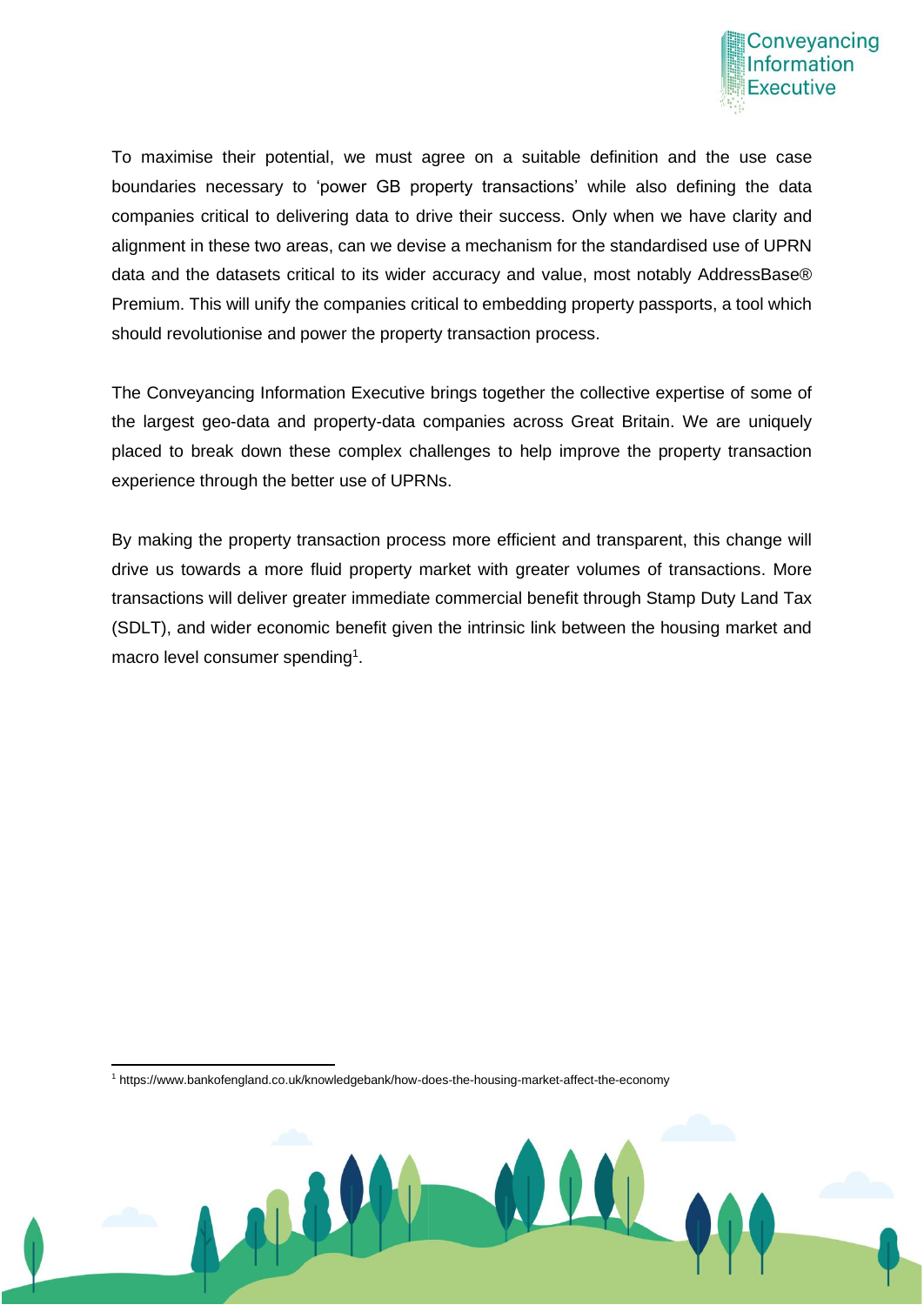

#### **Contents:**

- 1.0 History of UPRNs
- 2.0 Practical Considerations: Geo-Coding
- 3.0 Practical Considerations: Risk Profiling

M

- 4.0 Stakeholder Considerations
- 5.0 Transactional Considerations
- 6.0 Conclusions and Next Steps

#### **1.0 History of UPRNs**

Unique Property Reference Numbers were first used by Local Authorities over two decades ago to identify addressable locations uniquely within their authority areas and their Local Land and Property Register. These locations may be a house, flat, business premises or locations which may not have a postal address, such as bus shelters or an electricity substation. The UPRN remains with the property throughout its lifecycle, from planning through to demolition. They are not new, and they largely have not changed, neither has their potential commercial value. Therein lies a barrier to their widespread adoption and success to date. The entity of a UPRN and the unique and uniform identifier for every property in Great Britain has been embedded in the AddressBase® suite of products for many years. Understandably the value of this dataset was reflected in the commercial terms associated with its business use over the following two decades. As a result, uptake, integration and added value creation around UPRNs have been sporadic throughout the industry, further extending the delta to its uniform application.

Only once the foundation of the property transaction and risk management markets are uniformly underpinned by this database of individual properties, can industry level benefit be demonstrated and then accelerated. Put in simple terms, meaningful progress for the property transaction sector will generally be all or nothing. Until every stakeholder, data contributor and decision maker are using information based on an underlying UPRN, the prospect of a successful 'property passport' or 'property logbook' is a proverbial pipe dream.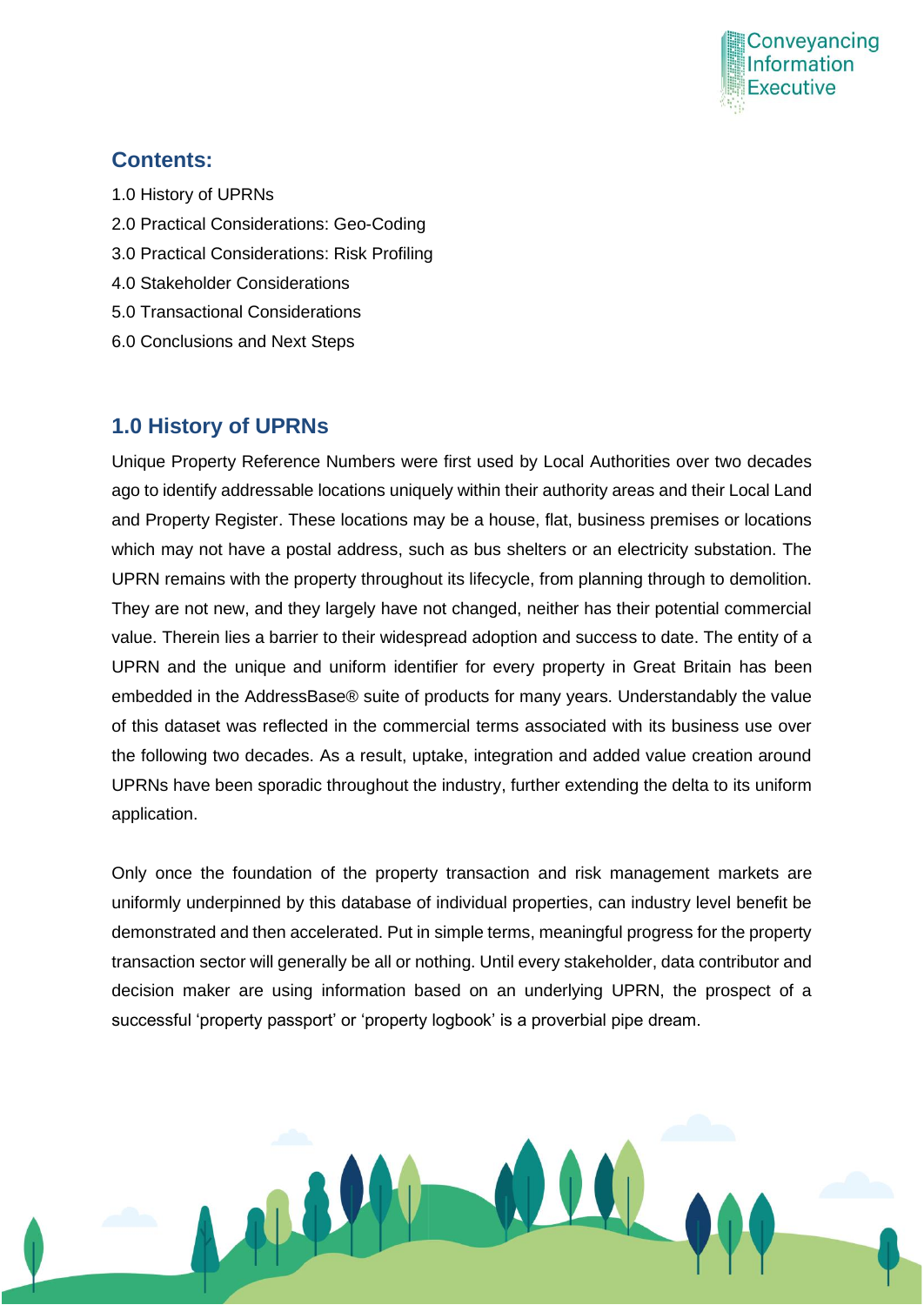

This is largely why HM Government has driven through the Ordnance Survey's Public Sector GeoSpatial Agreement (PSGA) which makes use of this dataset royalty free, with calls for all public sector organisations to embed their databases atop of AddressBase® (and UPRNs). Furthermore, in April 2020, the Open Standards Board, which was set up by the Public Expenditure Committee, confirmed that it had mandated UPRNs as the standard way of referencing and sharing information about properties across government.

These changes should drive the public sector towards a unified deployment of UPRNs as the thread linking all the additional myriad of property datasets together. For example, whilst HM Land Registry has had UPRNs available to link to basic Title Information for some time, the adoption of UPRNs to underpin all databases e.g., restrictive covenants are not universal. The PSGA now provides all public sector stakeholders the framework and target of aligning their network of data to a single underlying feature.

A similar unifying force is necessary in the private sector, whether powered by commercial usage considerations or natural market forces and collective will of stakeholders. This will power UPRNs towards becoming the baseline for all property data across the industry.

See section 4.0 for more details on stakeholder adoption considerations.

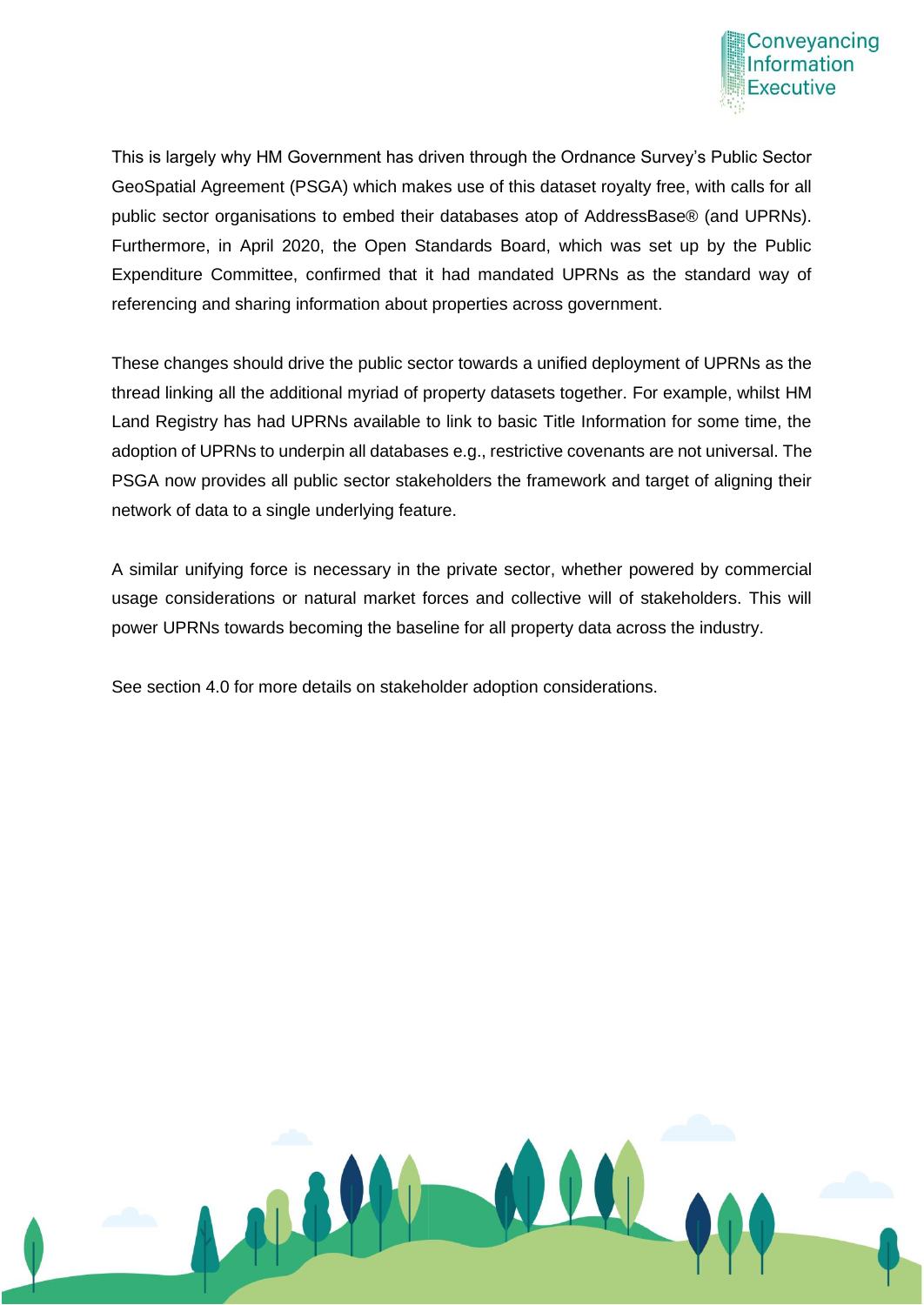

# **2.0 Geo-Coding Considerations**

The greatest derived value from UPRN's is undoubtedly delivered when they are employed alongside other complementary datasets.

The Open UPRN identifier database has the advantage of great simplicity, consisting of purely the UPRN and geographical coordinates. This database represents a clear step by the Ordnance Survey towards powering the digital transition we are entering in the property transaction industry, and one which should be applauded.

Ordnance Survey has always supported a mix of Open and Commercial models for purposes of its premium product distinction. This does mean there can be some challenges left to navigate for those users that wish to derive even greater value and more enriched datasets if they do not have the ability to licence additional premium services such as OS AddressBase® and HMLR Ownership.

Some examples:

- 1) There is not a 1 to 1 relationship with other 'property' related databases e.g., HMLR. One title/property may have numerous UPRNs. Additionally, the relationship between parent/child UPRN is not explicit in the open data. For example, when a building is turned into flats, a 'parent' UPRN for the building may be created, and 'child' UPRNs for the individual flats. This is the case in 74.31% of cases (29.13m records), with the remaining 25.69% (10.07m records) sharing their location with at least one other UPRN.
- 2) Addressing authorities include significant and valuable information alongside the UPRN within their Local Land and Property gazetteers. Many of these attributes are published within the AddressBase® suite of products depending on the level of product chosen, including the addresses provided in a Royal Mail PAF format, postcode, the addresses supplied in the BS 7666 addressing format as used by Local Authorities, a classification code to register the type of use or function of the property, a logical status

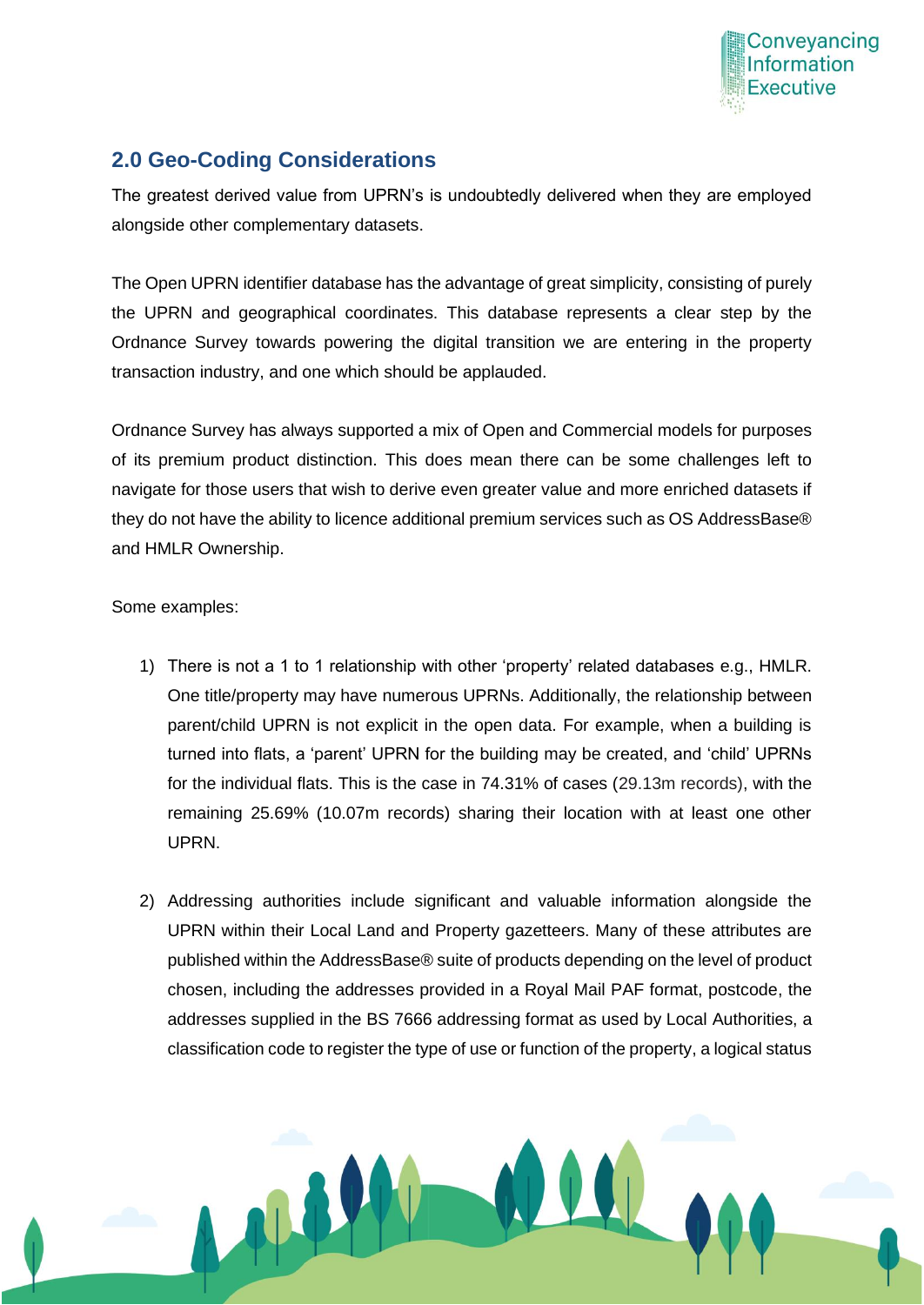

(e.g., 'Approved' or 'Provisional') and often the Basic Land and Property Unit (BLPU) state. BLPU state describes the physical nature of the property or land object and may be 'under construction', 'in use', 'unoccupied', 'no longer existing', 'planning permission granted' or 'Unknown / Not Applicable'. Further information appended to the UPRN includes the historical, alias, and provisional addresses and change of use e.g., from single to multiple occupancy. Capturing this address, physical state and associated changes is key information towards any 'property logbook' approach for the property transaction sector.

These examples show the operational complexity associated with embedding UPRNs as the underlying and unifying force in the property transaction market, when relying only on the Open UPRN identifier database. Despite the opening up of many of the country's UPRNs in April 2021, it is understood that for some organisations, maximum value from all UK property records will require a level of commercial investment.

Underlying accuracy is an important consideration, and it should be noted that the open UPRN identifier database does not contain the positional accuracy attributes of the given UPRN coordinates. This precedes any subsequent challenge around its overlap with other supplementary datasets, such as HMLR Ownership to determine more accurate geolocational processing.

An example of the limitations caused by these challenges is demonstrated with The Lettings Industry Council (TLIC), who want to create an MOT-style record for every rented property to allow renters to check their landlord's property history for things such as essential repairs, energy efficiency and a host of other property data which should help identify 'rogue' landlords, among other things, and lead to better protection for tenants. However, without the provision of at least the more detailed information linking the UPRN to addresses, this incredibly valuable scheme could become beset by operational challenges.

What this operational complexity demonstrates is the critical importance of a unified and consultative approach to shaping the digital transformation of the property transaction industry, and the critical role the Ordnance Survey will play in this process. The first major and

THE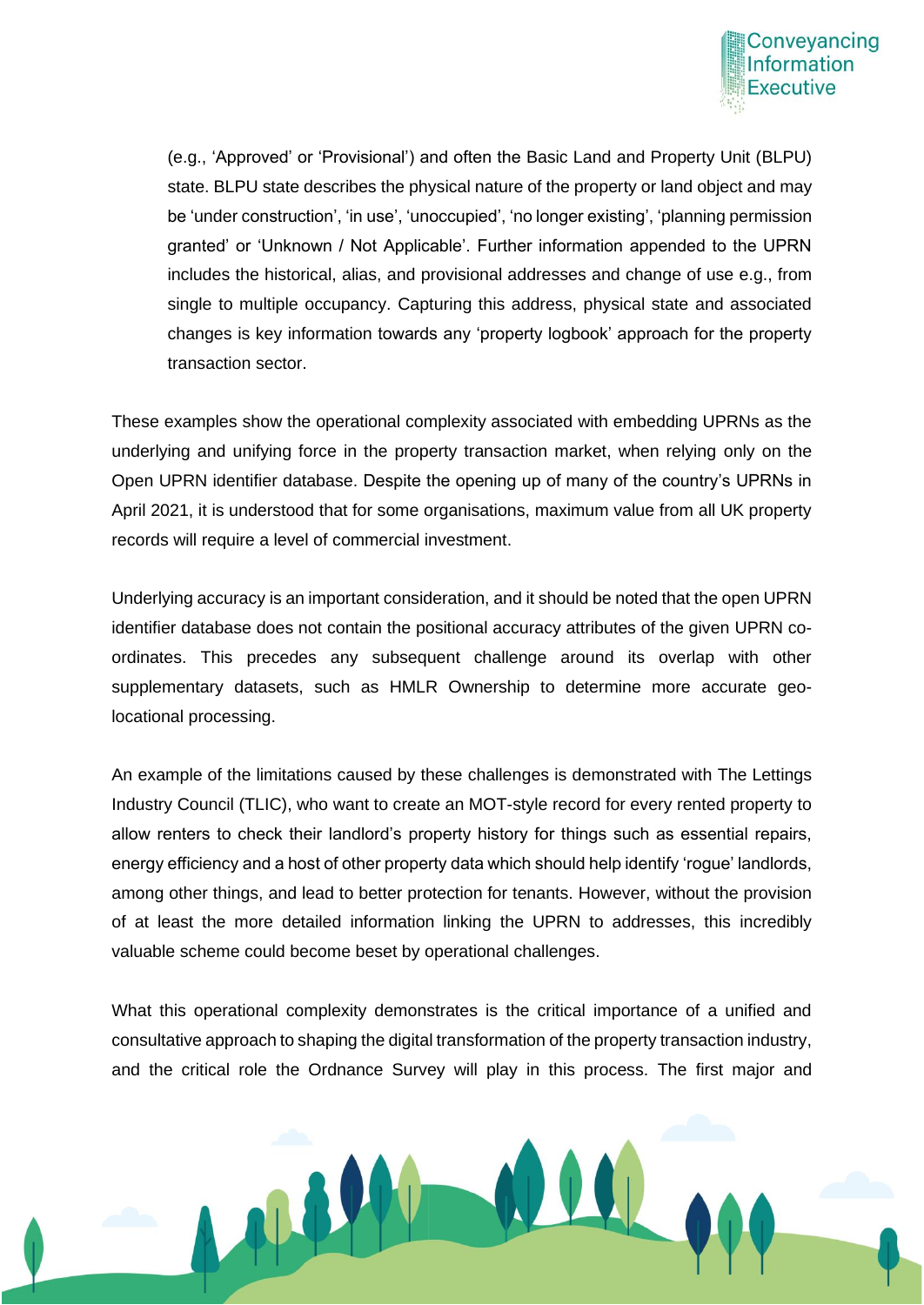

meaningful step towards a 'property passport' has been taken with the release of the Open UPRN database, and key industry stakeholders must now engage collectively in order to progress this agenda further.

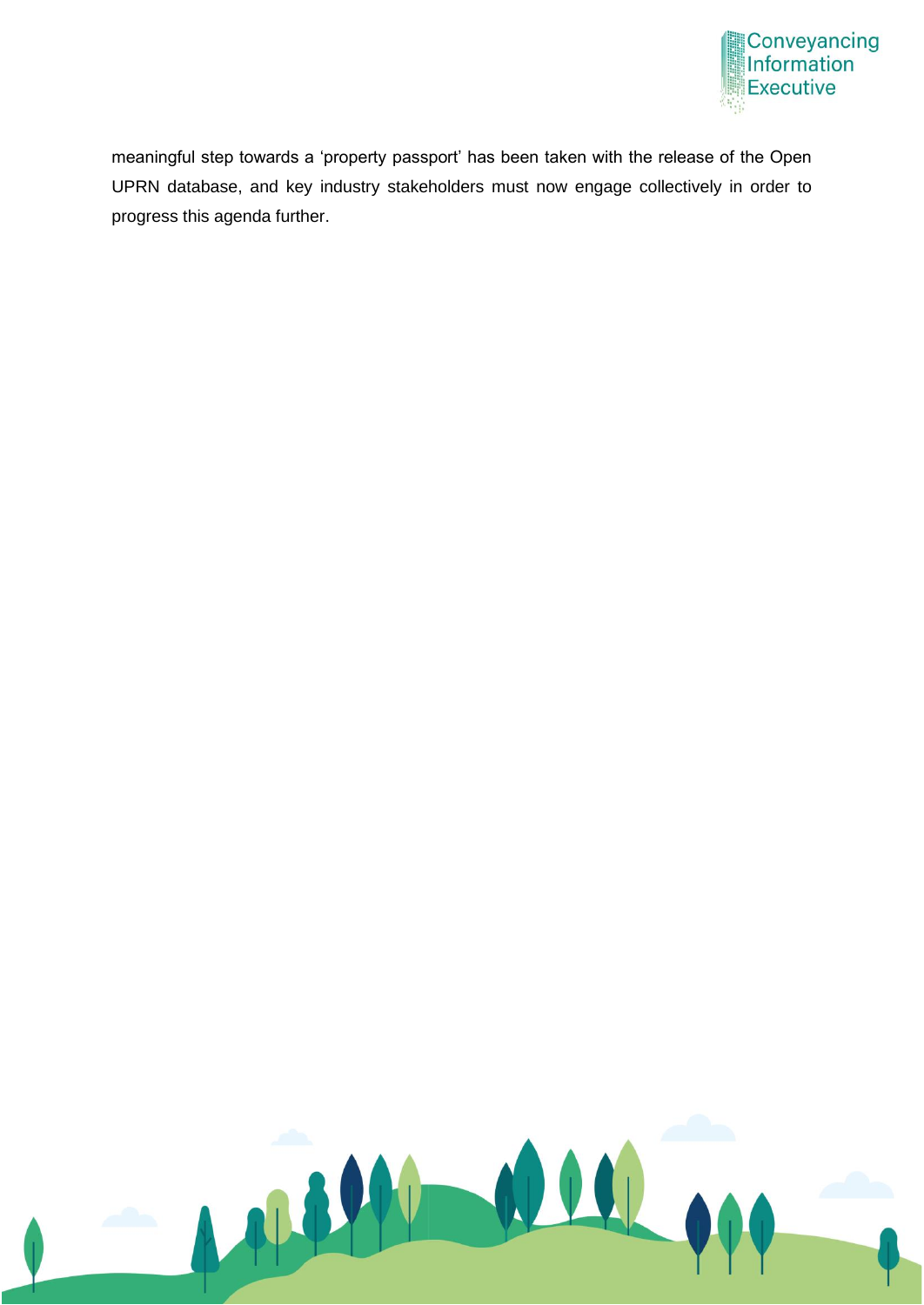

#### **3.0 Risk Profiling Considerations**

M

A fundamental part of the property transaction process is the legal due diligence underpinning the transaction. Clearly, a residential property purchase is the largest investment decision any individual will make, and the associated risk management is critical. The quality of this risk management is dictated to a degree by some fundamental distinctions in the process. The most notable of these is the geo-locational accuracy of any UPRN, its associated address information and property boundary. In isolation a UPRN is an identifying point located at the central location of a given property. However, for this UPRN to be embedded as the unifying baseline for all property transaction information we need to overlay other locational databases, such as HMLR Ownership polygons or the BLPU polygon which a Local Authority may have associated with the UPRN record. This point or polygon consideration is best illustrated through the consideration of environmental risk data.

Accuracy is paramount when considering the unifying effect of basing all property level data on a UPRN. When considering geo-spatial accuracy, a property polygon is a material requirement to inform and enrich the UPRN record. Therefore, aligning UPRN locational data to HMLR Ownership polygons is critical in ensuring the most accurate baseline to power the transaction sector. Without boundary information the only representative way to inform environmental risk management would be to buffer a shape out from the UPRN point, and review risk information against this buffered shape. Within this process are endless subjective considerations (such as how large a buffer is appropriate), all of which reduce the value of the resulting risk information and decision making.

An example of how important this consideration is, relates to riparian ownership considerations of riverside properties, and residential properties with large external footprints. The former example is pertinent when considering the obligations property owners have which abut a riverside, for maintenance and management of the river. Where the environmental risk information based on the central point of the property, any risk (either from flood risk or riparian ownership considerations) would not be picked up, as the source of this would be the river 50 metres at the bottom of the garden.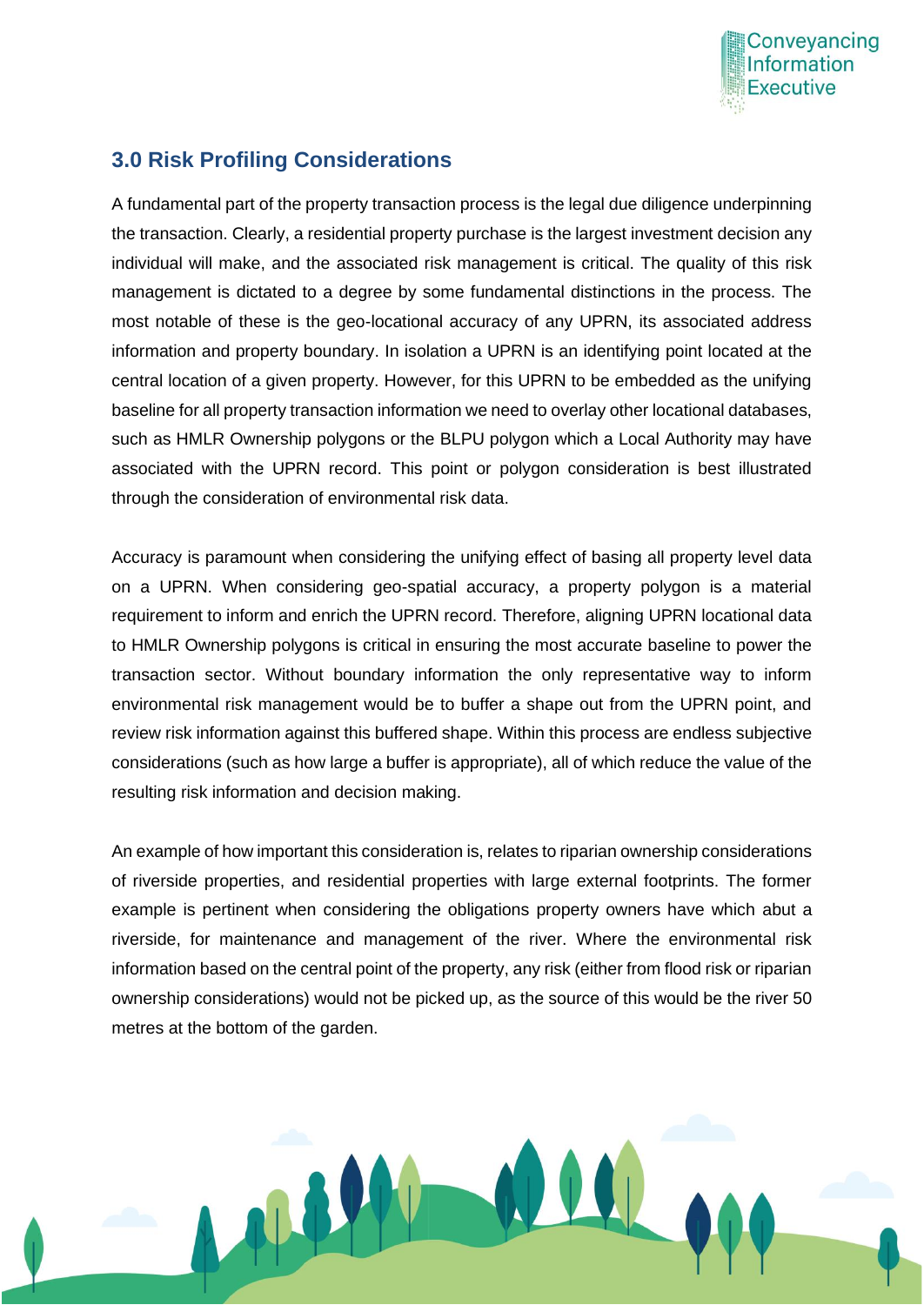

Equally, a residential property with a large external footprint would require a polygon-based approach for accurate risk management from sources such as landfill sites.

A residential property could be 50 metres distant from a landfill site which presents a very real land contamination risk to the owner, however this would not be presented as material if the report or unifying database were based on the UPRN property point many metres away.

Perhaps more importantly, environmental risk is a dynamic and changing landscape. The key areas of information all have varying levels of 'changeability', for example:

- 1) **Planning Risk Data.** The statutory determination period for a 'standard' planning application is 8 weeks. Between Oct-Dec 2019 district level planning authorities received over 100,000 planning applications.
- 2) **Flood Risk Data.** Flood risk models are frequently being updated to refine risk outcomes, and the onset of climate change is powering the changing nature of this risk. Many data sources are updated as often as quarterly (i.e., every 3 months).
- 3) **Mining & Ground Stability Data.** Much of the base data powering mining risk (geological conditions and historic land use) is static. However, other facets of mining risk analysis are more dynamic. These include updates to the schedule of registered insurance claims relating to subsidence, and weather induced mining risks such as some forms of coastal erosion.
- 4) **Energy & Infrastructure Data.** By their nature, large scale energy and infrastructure projects take time to complete (e.g., HS2) and so the risk profile associated with them is less dynamic than other environmental risk areas. However, smaller scale wind, solar and sun energy installations occur more frequently and require regular searches of planning databases for records.
- 5) **Contaminated Land Data.** The risk from contaminated land is largely rooted in the historical land use of a property, therefore its propensity for future change is relatively low if the property in question is already in residential use.

Clearly these are dynamic risks, which require frequent refreshing. So, the ability to archive and refresh data and information is critical to the successful application of UPRNs as the unifying force in the property transaction sector.

44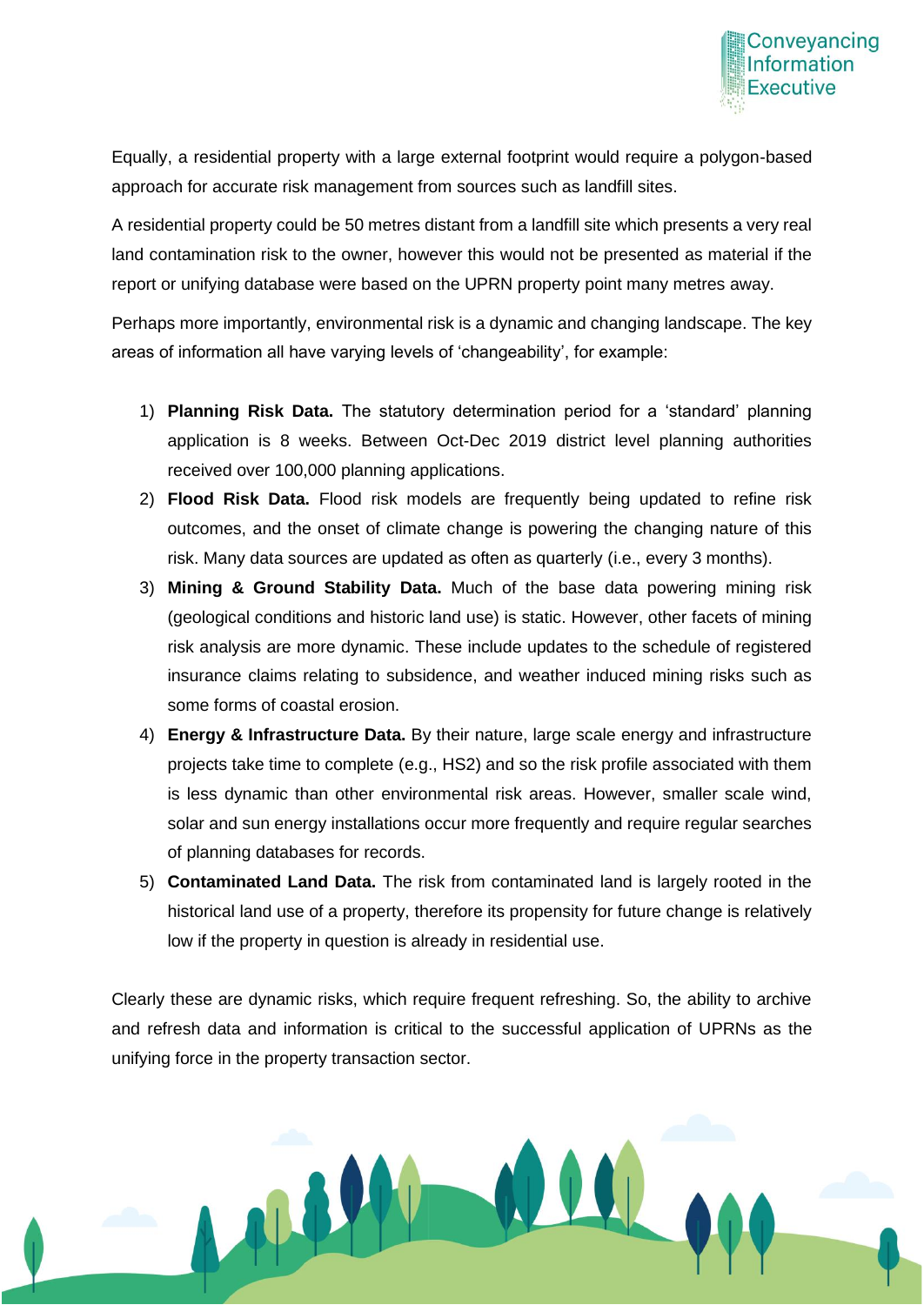

# **4.0 Stakeholder Considerations**

ALL

Bringing together all industry stakeholders and participants is a challenging feat, especially when navigating the bridge between public and private sectors. However, UPRNs provide a unique opportunity to frame and drive forward this alignment.

On a practical level, a willing industry participant of the drive towards UPRN adoption could continue to hold their address information within their existing formats, but crucially, by adding a single field containing the UPRN, make it possible to link matching records in different databases within their business and beyond. This approach is exponentially more cost-effective, practical, and timely than an underlying database reconfiguration. It suggests engagement is within arm's reach.

Further evidence of the practical appeal for adopting UPRNs across the property transaction sector is the acknowledgement that that UPRN sits at the heart of how data can be effectively published, retrieved, reused, and linked. After all properties and their associated data is always going to be dynamic. UPRNs are increasingly recognised as a tool supportive of data change and transformation. Many technologies can be used to share the UPRN, including spreadsheets, databases, XML/GML schema and linked data. Groups already using the UPRN include local and central government bodies, the emergency services, insurance providers, and utility companies. This transferability across many existing data management mediums further reduces the barriers to adoption.

Another critical operational consideration for all stakeholders is data quality management. As the collective voice for the largest environmental and property data companies in Great Britain, we are acutely aware of the importance of data quality. Crucially, the integration of UPRNs as the unifying identifier of a property vastly reduces the likelihood of error during data exchanges and communications. This is critical when considering the goal here is unifying the approach to data presentation across many stakeholders and companies. When organisations add the UPRN to their existing property data, they can link matching records in different databases together. This means fewer errors in data exchange and communication, but far greater efficiency in all kinds of operations and industry data sharing.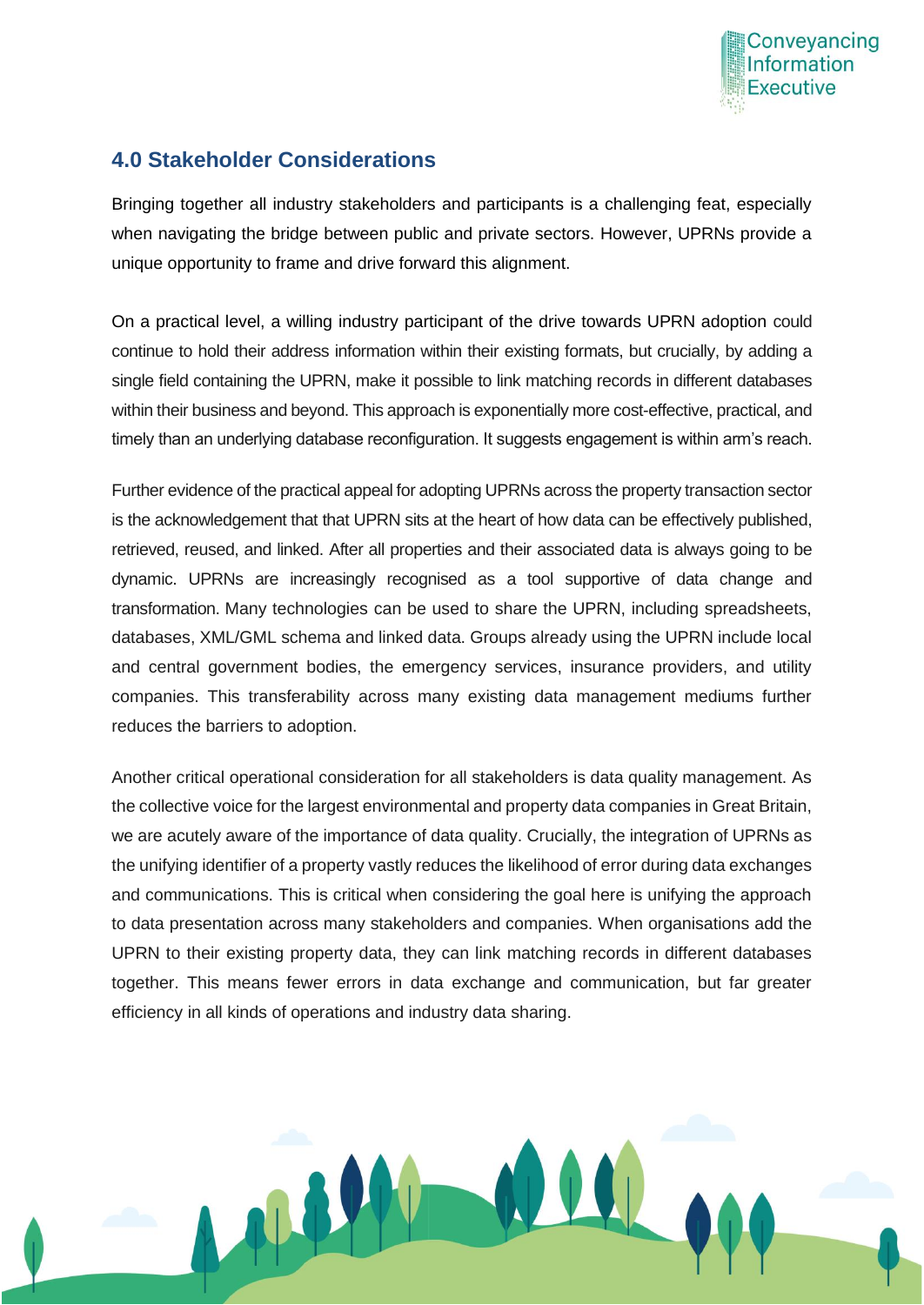

The adoption of UPRN must be universal rather than piecemeal if it is to have any meaningful impact on the production of useful property-level data. A primary question to consider is what are the punishments for non-compliance by public data providers? Recent examples attest to the challenge here, with projects such as Brownfield Registers, which initially had very explicit and strict rules laid down regarding mandatory data structure, metadata, spatial outputs, and publishing requirements set out in July 2017. Yet the outputs produced by local authorities to fulfil their Brownfield Registers were anything but standardised and a long way short of the required specification in almost all cases. Perhaps in recognition of this, the rules for publishing the data were amended and republished in a weakened form in October 2019, requiring much more basic spatial information and metadata, removing entirely, among other things, the need to publish INSPIRE compliant polygons and instead leaving only the requirement to publish a csv file with centre point coordinates. This was perhaps indicative of the lack of consistent geospatial data skills across the sector and an outdated view of the complexity of polygonbased data.

The Geospatial Commission have in their report, *Enhancing the UK's Geospatial Ecosystem (November 2020)* proposed the following relevant activities:

- *a) Establishment of a Skills Forum to bring together industry, academia, and the public sector to tackle specific challenges in a coordinated way; and*
- *b) Commissioning discovery work to inform the development of geospatial apprenticeships for the public and private sectors by 2021.*

These steps may go some way to address the issues over time. However CIE would like to explore other options to support the universal adoption and benefits of UPRNs across the conveyancing sector through its members, together with wider ambitions for greater recognition of the UPRN within the public sector and beyond.

ALL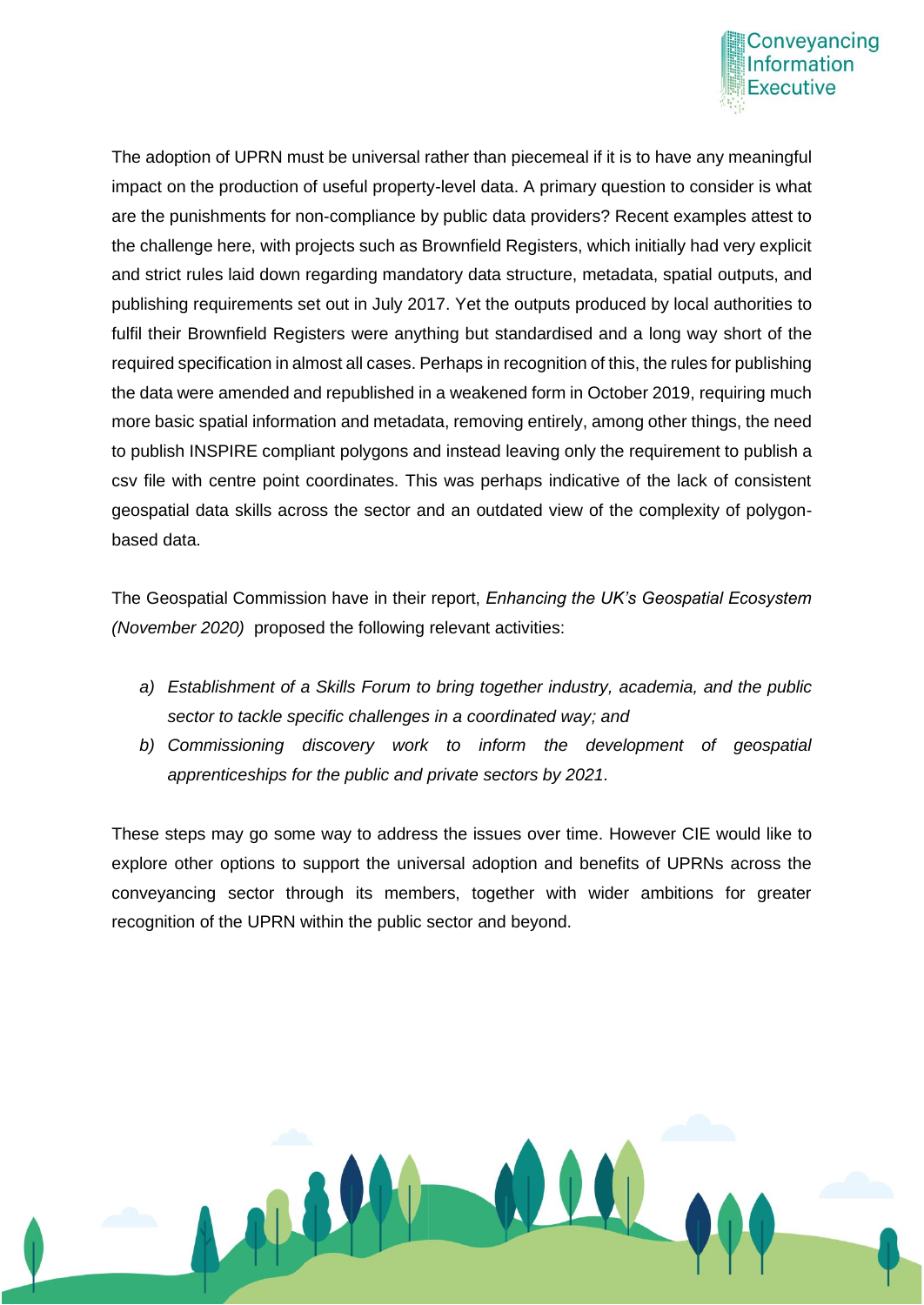

# **5.0 Transactional Considerations**

The most material challenge to navigate in the pursuit of embedding UPRNs as the cornerstone of the property transaction process, is creating a framework to record and access the past, present and future information supporting the process. The data storing and archiving processes of associated companies will need to be unified for the 'property passport' to remain current. In every data vertical this is a critical requirement.

For example, from an ownership perspective clearly only the current owner and their data is relevant in the strictest sense of the transaction. However, there will be cases such as past changes in ownership associated with 'carve outs' where part of the garden was sold, but not the property itself. This raises the very real prospect of development risk adjacent to a property, which may not have been established. Alternatively, a property that transacted in 1990 may have been subject to very high flood risk, but the changing built environment and implementation of Sustainable Drainage Systems (SuDS), or flood defences over time may have reduced that risk to the low level it is currently in. Visibility of the change from high to low risk could trigger some pertinent questions about the design, suitability and effectiveness of the SuDS or defences installed in the immediate vicinity of the Site during the 2000s.

These practical examples serve as the manifesto for a living, breathing and evolving data storage framework underpinned by UPRNs. Clearly only the most recent data should be on call and presented within a 'Property Passport' to power a successful transaction. However, the accessibility and interaction with all the underlying historic data records is critical to power us towards the best version of this future state. In the same way that blockchain technology underpins and cements this string of information, similar thinking must be utilised in the design of any UK 'property passport' underpinned by UPRNs.

ALL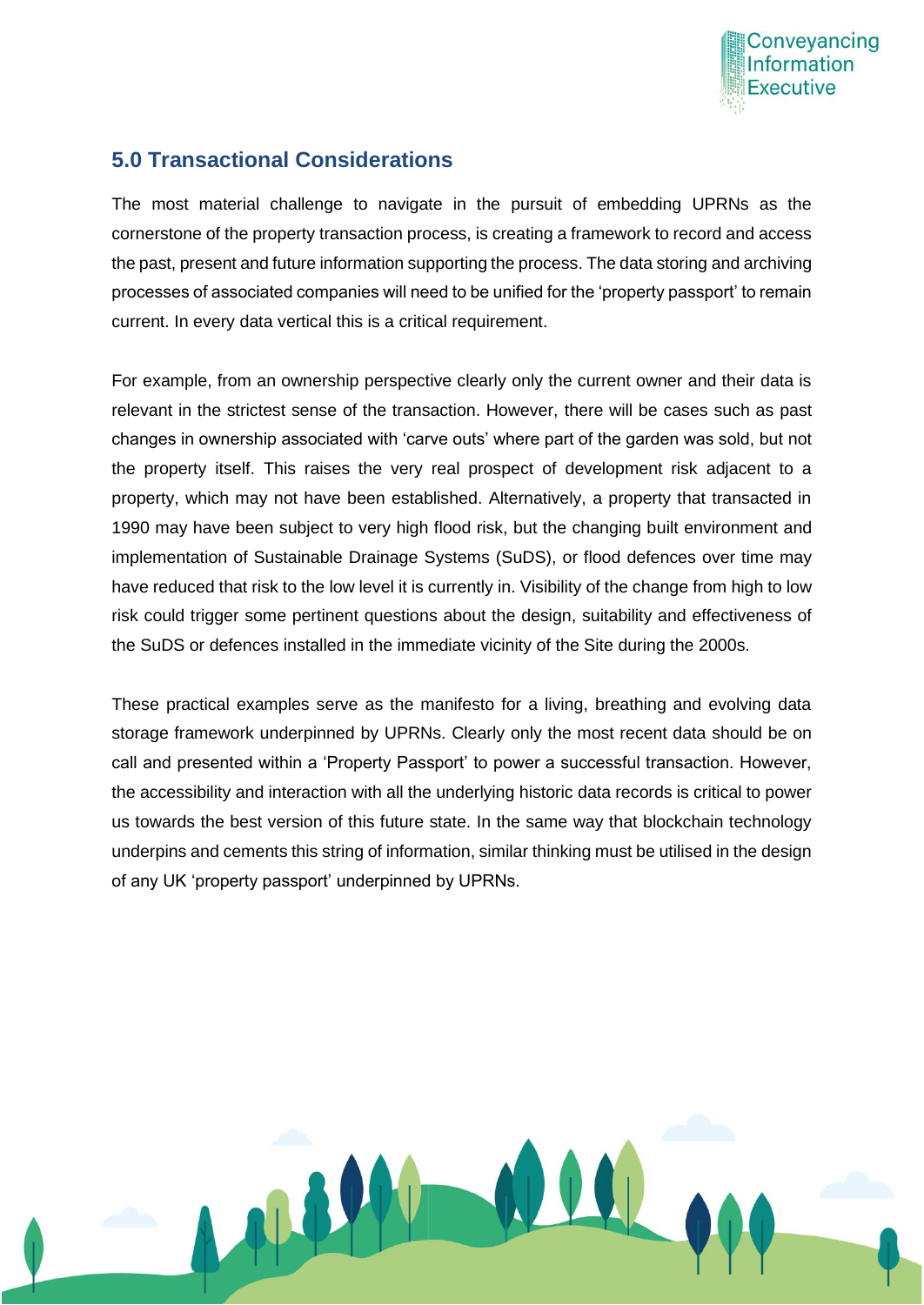

#### **6.0 Conclusions and Next Steps**

The Conveyancing Information Executive supports the objective of improving the property transaction process for all stakeholders and identifies the critical role UPRN databases can play in this process. Many industry trades bodies and commentators have long presented the benefits of UPRNs. For example, we support the Home Buying and Selling Group (HBSG) initiative on "UPRN Residential declaration". However, the key that has so far been missing in driving the adoption of UPRNs, is the collective experience of the largest data companies in Great Britain being able to shape the agenda and break down the operational complexities associated with success.

Unquestionably, UPRN data has the potential to greatly improve the provision of propertylevel data in the public and private sectors. With the collective experience of the largest data companies in Great Britain, the CIE is in a unique position to shape the agenda and break down the operational complexities associated with success. We believe that there is more work needed to drive the adoption of UPRNs.

The CIE, along with its Industry Partners aims to create a cross industry working group to drive the agenda for UPRN adoption within all major stakeholders and companies across the property transaction sector. We welcome interest from like-minded organisations to join us in these working groups, to identify and drive practical solutions across the industry through continued debate, collaborative white papers, and round table discussions.

Once this is achieved the results would transform the property transaction process and experience into something fit for the digital and technological age we now operate in. To power this future state of a more enjoyable and fluid property transaction market, we need a more efficient, progressive and technology driven property transaction process. UPRNs are unquestionably the only unifying force currently capable of delivering this reality.

Presented by the Conveyancing Information Executive, including:

- Landmark Information
- **Searchflow**